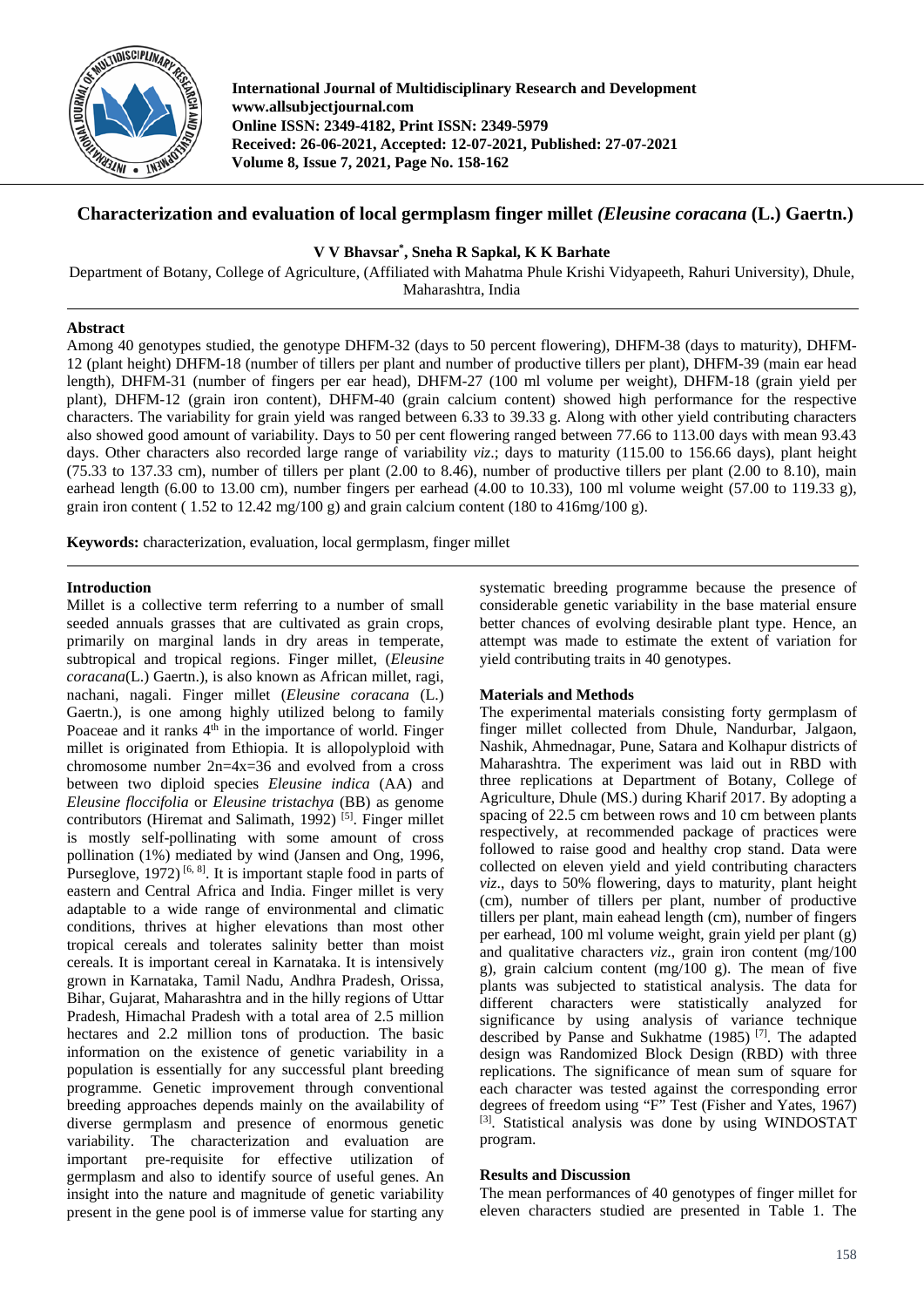general mean for days to 50 per cent flowering was 93.43 days. The variation in days to 50 per cent flowering ranged between 77.66 (DHFM-6) to 113.00 days (DHFM-32). Ten genotypes were found to be early flowering, twenty genotypes were found in mid-late flowering, while ten genotypes were late flowering when compared with general mean. The genotype DHFM-6 (77.66 days) was recorded significantly the earliest for flowering followed by DHFM-20 (79.33 days), DHFM-19 (80.00 days), DHMB-7 and DHMB-14 (82.33 days).The genotypes DHFM-17 (94.00 days) was the mid late for the flowering followed by DHFM-4 (94.33 days) and DHFM-2 (94.66 days). The genotypes DHFM-32 (113.00 days) was late flowering followed by DHFM-36 (112.33 days) and DHFM-38 (110.00days). The genotype DHFM-6 (115.00 days) was the earliest to mature followed by DHFM-20 (116.66 days) and DHFM-19 (117.33 days). The genotype DHFM-22 (134.66days) was mid late mature followed by DHFM-26 (137.33 days), DHFM-27 (140.00 days). The genotype DHFM-38 (156.66 days) was late mature followed by DHFM-37 (154.66 days), DHFM- 32 (153.33 days). The population mean for this attribute was 134.04 days and variation ranged from 115.00 to 156.66 days. The six genotypes were found statistically significantly earlier than the populations mean (Table-1). The genotype DHFM-12 (137.33 cm) was found tall followed by DHFM-8 (120.00 cm), DHFM-33 (118.00 cm) and DHFM-6 (117.33 cm). The genotypes DHFM-37 (103.00 cm) was found mid tall followed by DHFM-24 (104.00 cm), DHFM-25 and DHFM-31 (104.33) respectively. The genotypes DHFM-23 (75.33 cm) was very dwarf followed by DHFM-10 (83.66 cm), DHFM-11 (85.66 cm) and DHMB-3 and DHFM-32 (88.00 cm) respectively. The population mean for this attribute was 102.23 cm and ranged from 75.33 to 137.33 cm. Among all genotypes six were found dwarf than the population mean (Table-1) The genotypes DHFM-18 (8.46) exhibited significantly higher number of tillers per plant followed by DHFM-36 (8.00), DHFM-40 (8.00) and DHFM-38 (7.50). The general mean for number of tillers per plant was 5.60 and the variation ranged between 2.00 to 8.46. The genotypes DHFM-20 (2.00), DHFM-6 (2.33) and DHFM-19 (3.00) produced less number of tillers per plant. The genotypes DHFM-22 (5.46), DHFM-4, DHFM-12, DHFM-14 (5.66) produced medium number of tillers per plant. Out of 40 genotypes tested, only fifteen genotypes (37.5 per cent) produced more number of tillers than the populations mean (Table 1). The general mean for number of productive tillers per plant was 5.17 and the variation ranged from 2.00 to 8.10. The genotype DHFM-18 (8.10) produced maximum number of productive tillers per plant followed by DHFM-40 and DHFM-38 (7.50). The genotype DHFM-20 (2.00) produced minimum number of productive tillers per plant followed by DHFM-6, DHFM-19 (2.67), and DHFM-9 (3.00). The genotypes DHFM-1 (5.40), DHFM-19 (5.20) and DHFM-23, DHFM-31 (5.33) produced medium number of productive tillers per plant. Only thirteen genotypes (32.5 per cent) produced statistically significant more number of productive tillers per plant than population mean (Table 2). The general mean for main earhead length was 8.78 and the

variation ranged from 6.00 cm to 13.00 cm. The genotype DHFM-39 (13.00 cm) produced maximum length of main earhead followed by DHFM-3 (12.33 cm) and DHFM-26 (12.26 cm). While the genotype DHFM-6, DHFM-9, DHFM-16 and DHFM-28 (6.00 cm) followed by genotype

DHFM-23 (6.33 cm), DHFM-25 (6.66 cm) recorded minimum length of main earhead length. The genotypes DHFM-10, DHFM-15, DHFM-24, DHFM-27 (9.00 cm) followed by DHFM-35 (9.33 cm) recorded medium earhead length. Only thirteen genotypes (32.5 per cent) exhibited maximum earhead length of main earhead. Among the 40 genotypes, DHFM-31 (10.33) recorded maximum number of fingers per earhead followed by DHFM-30, DHFM-36 (10.00), DHFM-10 (9.06). While DHFM-15 (4.00) produced minimum number of fingers per earhead followed by DHFM-7 (4.66), DHFM-6, DHFM-14, DHFM-27, DHFM-29 (5.00). The genotype DHFM-3 (7.00) produced medium number of fingers per earhead followed by DHFM-37 (7.30) and DHFM-2, DHFM-26, DHFM-35 (7.33) the variation for this trait ranged between 4.00 to 10.33. Nine genotypes recorded statistically significant higher (22.5 per cent) number fingers per earhead over the plant populations mean of 7.03 (Table.2). The genotype DHFM-27 (119.33 g) recorded maximum 100 ml volume weight followed by DHFM-2 (113.66 g), DHFM-6 (107.66 g) While, the genotype DHFM-9 (57.00 g) recorded lowest 100 ml volume weight followed by DHFM-5, DHFM-12 (61.00 g), DHFM-16 (63.00 g) and DHFM-24 (63.33 g). The genotype DHFM-10, (79.00 g) produced medium 100 ml volume weight followed by DHFM-28, DHFM-29, DHFM-35 (80.00 g). The variation for this character as observed between 57.00 g to 119.33 g. Out of all 40 genotypes seven genotypes (22.5) recorded significantly high 100 ml volume weight than population mean of 76.78 g (Table.2). The grain yield per plant ranged between 6.33 g to 39.33 g. Among all 40 genotypes tested only thirteen (32.5 per cent) genotypes recorded significantly superior performance than the population mean 20.16 g. (Table 4.1). The genotypes DHFM-18 (39.33 g) recorded highest grain yield followed by DHFM-36 (33.90) and DHFM-31 (32.40). While the genotype DHFM-16 (6.99 g) produced low grain yield followed by DHFM-6, DHFM-19, DHFM-20  $(7.00 \text{ g})$  and DHFM-9 (8.33 g). The genotype DHFM-8 (20.66 g) produced medium grain yield followed by DHFM-1 (21.66), DHFM-11 (21.80 g). The genotype DHFM-3 (12.42 mg) recorded significantly high iron content followed by DHFM-12 (12.35 mg), DHFM-2 (11.86 mg). The genotype DHFM-32 (1.52 mg) followed by DHFM-28 (1.68 mg) and DHFM-23 (2.22 mg) showed lowest iron content. The genotype DHFM-5 (4.65 mg) produced medium iron content followed by DHFM-18 (4.71 mg) and DHFM-21 (4.87 mg).The grain iron content ranged between 1.68 mg to 12.42 mg. Only ten (25 per cent) genotypes recorded significantly superior performance than population mean of 4.65 mg. (Table 4.1). The genotype DHFM-40 (416.33 mg) recorded significantly high calcium content followed by DHFM-17 (415.66 mg) and DHFM-18 (408.00 mg). While the genotype DHFM-14 (180.00 mg) produced low calcium content followed by DHFM-11 (205 mg) and DHFM-35 (207.00 mg). The genotype DHFM-6, DHFM-19 (322.00 mg) produced medium calcium content followed by DHFM-9, DHFM-20 (326.00 mg) and DHFM-22, DHFM-28 (331.00 mg). The grain calcium content ranged between 180.00 mg to 416.33 mg. Only ten (25 per cent) genotypes recorded superior performance than the population mean 308.05 (Table 4.1). Among 40 genotypes studied, the genotype DHFM-32 (days to 50 per ce flowering), DHFM-38 (days to maturity), DHFM-12 (plant height) DHFM-18 (number of tillers per plant and number of productive tillers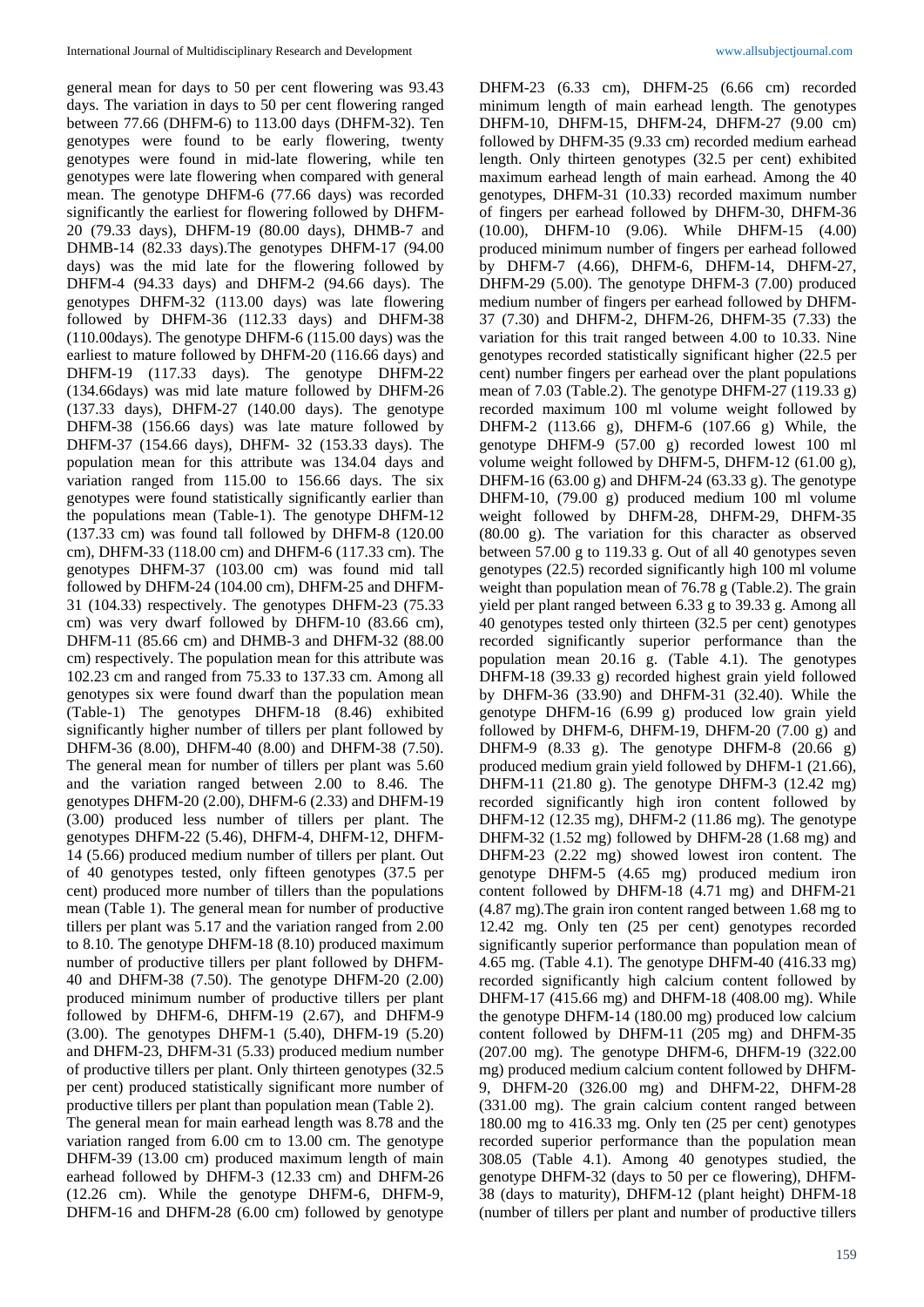per plant), DHFM-39 (main earhead length), DHFM-31 (number of fingers per earhead), DHFM-27 (100 ml volume per weight), DHFM-18 (grain yield per plant), DHFM-12 (grain iron content), DHFM-40 (grain calcium content) showed high performance for the respective characters. The variability for grain yield was ranged between 6.33 to 39.33 g. Along with other yield contributing characters also showed good amount of variability. Days to 50 per cent flowering ranged between 77.66 to 113.00 days with mean 93.43 days. Other characters also recorded large range of variability *viz*.; days to maturity (115.00 to 156.66 days), plant height (75.33 to 137.33 cm), number of tillers per plant (2.00 to 8.46), number of productive tillers per plant (2.00 to 8.10), main earhead length (6.00 to 13.00 cm), number fingers per earhead (4.00 to 10.33), 100 ml volume weight (57.00 to 119.33 g), grain iron content ( 1.52 to 12.42 mg/100 g) and grain calcium content (180 to 416mg/100 g). Similar results were found by Bedis *et al*. (2006)<sup>[2]</sup>. Wolie *et al.* (2013)<sup>[11]</sup>, Reddy *et al.* (2013)<sup>[9]</sup>, Ulaganathani *et al.* (2015)<sup>[10]</sup> and Auti *et al.* (2017).<sup>[1]</sup>

| Table 1: Mean performance of finger millet genotype |  |  |
|-----------------------------------------------------|--|--|
|                                                     |  |  |

|                 |                   | Days to 50 |          | <b>Plant</b> | No. of tillers | No of          | Main        | No of    | 100 MI | Grain   | <b>Grain</b> iron | <b>Grain calcium</b> |
|-----------------|-------------------|------------|----------|--------------|----------------|----------------|-------------|----------|--------|---------|-------------------|----------------------|
| Sr.             | Genotypes         | per cent   | Days to  | height       |                | productive     | earhead     | fingers/ | volume | vield / | content (mg       | content $(mg)$       |
| n <sub>0</sub>  |                   | flowering  | maturity | (cm)         | /plant         | tillers /plant | length (cm) | earhead  | weight | plant   | $/100$ gm)        | 100gm)               |
| $\mathbf{1}$    | DHFM-1            | 88.33      | 125.00   | 89.00        | 5.44           | 5.40           | 7.66        | 6.33     | 66.00  | 21.66   | 3.00              | 284.00               |
| $\sqrt{2}$      | DHFM-2            | 94.66      | 125.33   | 95.33        | 6.66           | 6.00           | 7.33        | 7.33     | 113.66 | 17.90   | 11.86             | 390.00               |
| 3               | DHFM-3            | 85.00      | 125.33   | 88.00        | 6.00           | 5.33           | 12.33       | 7.00     | 76.00  | 28.70   | 12.42             | 383.33               |
| $\overline{4}$  | DHFM-4            | 94.33      | 129.66   | 101.00       | 5.66           | 5.33           | 8.00        | 6.33     | 95.66  | 19.80   | 5.52              | 354.33               |
| 5               | DHRM-5            | 86.66      | 126.00   | 95.00        | 6.66           | 5.33           | 10.00       | 6.66     | 61.00  | 18.50   | 4.65              | 233.33               |
| 6               | DHFM-6            | 77.66      | 115.00   | 117.33       | 2.67           | 2.33           | 6.00        | 5.00     | 107.66 | 7.00    | 3.75              | 322.00               |
| $7\phantom{.0}$ | DHFM-7            | 82.33      | 123.66   | 116.33       | 3.66           | 3.67           | 8.33        | 4.66     | 71.33  | 9.00    | 5.24              | 343.33               |
| $\sqrt{8}$      | DHFM-8            | 93.00      | 127.66   | 120.00       | 6.66           | 5.33           | 10.00       | 6.66     | 72.00  | 20.66   | 4.31              | 308.00               |
| 9               | DHFM-9            | 83.00      | 127.33   | 112.66       | 3.66           | 3.00           | 6.00        | 6.33     | 57.00  | 8.33    | 3.41              | 326.00               |
| 10              | DHFM-10           | 87.66      | 127.66   | 83.66        | 4.66           | 4.66           | 9.00        | 9.33     | 79.00  | 15.20   | 3.66              | 254.66               |
| 11              | DHFM-11           | 91.66      | 132.00   | 85.66        | 4.00           | 3.66           | 7.00        | 6.66     | 73.33  | 21.80   | 4.32              | 205.00               |
| 12              | DHFM-12           | 92.33      | 130.00   | 137.33       | 5.66           | 5.66           | 8.33        | 6.00     | 61.00  | 20.00   | 12.35             | 402.66               |
| 13              | DHFM-13           | 96.33      | 125.66   | 96.00        | 6.66           | 6.33           | 9.66        | 8.33     | 72.00  | 26.00   | 6.85              | 277.00               |
| 14              | DHFM-14           | 82.33      | 122.66   | 111.66       | 5.66           | 5.00           | 8.33        | 5.00     | 82.00  | 12.00   | 5.12              | 180.00               |
| 15              | DHFM-15           | 83.00      | 125.66   | 111.66       | 4.00           | 4.00           | 9.00        | 4.00     | 82.00  | 11.00   | 2.84              | 397.00               |
| 16              | DHFM-16           | 83.00      | 123.33   | 106.00       | 4.00           | 3.66           | 6.00        | 5.33     | 63.00  | 6.33    | 3.45              | 402.00               |
| 17              | DHFM-17           | 94.00      | 142.33   | 110.33       | 7.00           | 5.66           | 7.33        | 6.33     | 65.00  | 19.33   | 4.20              | 415.66               |
| 18              | DHFM-18           | 93.00      | 140.66   | 104.66       | 8.46           | 8.10           | 10.00       | 9.06     | 67.33  | 39.33   | 4.71              | 408.00               |
| 19              | DHFM-19           | 80.00      | 117.33   | 94.33        | 3.00           | 2.67           | 7.00        | 8.00     | 69.66  | 7.00    | 3.83              | 322.00               |
| 20              | $DHFM-20$         | 79.33      | 116.66   | 92.66        | 2.00           | 2.00           | 8.00        | 6.00     | 106.00 | 7.00    | 3.68              | 326.00               |
| 21              | DHFM-21           | 92.00      | 140.66   | 101.33       | 6.46           | 6.13           | 7.66        | 7.66     | 72.00  | 21.00   | 4.87              | 247.00               |
| 22              | DHFM-22           | 91.00      | 134.66   | 92.00        | 5.46           | 5.13           | 7.33        | 9.00     | 72.00  | 18.00   | 3.39              | 331.00               |
| 23              | DHFM-23           | 87.00      | 127.66   | 75.33        | 6.00           | 5.33           | 6.33        | 6.66     | 74.66  | 14.00   | 2.22              | 277.00               |
| 24              | DHFM-24           | 92.33      | 132.00   | 104.00       | 6.00           | 5.00           | 9.00        | 6.33     | 63.33  | 18.00   | 3.61              | 292.00               |
| $\overline{25}$ | DHFM-25           | 92.33      | 131.00   | 104.33       | 4.00           | 3.67           | 6.66        | 8.66     | 66.00  | 18.66   | 3.40              | 305.00               |
| 26              | DHFM-26           | 97.66      | 137.33   | 101.66       | 6.66           | 6.13           | 12.26       | 7.33     | 80.00  | 23.40   | 3.32              | 259.00               |
| 27              | DHFM-27           | 91.00      | 140.00   | 95.00        | 6.06           | 5.40           | 9.00        | 5.00     | 119.33 | 19.20   | 5.58              | 364.00               |
| 28              | DHFM-28           | 85.00      | 125.00   | 99.00        | 3.66           | 3.66           | 6.00        | 8.40     | 80.00  | 10.00   | 1.68              | 331.00               |
| 29              | DHFM-29           | 92.66      | 131.33   | 102.00       | 6.00           | 5.20           | 8.33        | 5.00     | 80.66  | 19.66   | 3.79              | 268.33               |
| 30              | DHFM-30           | 92.66      | 129.33   | 101.33       | 5.00           | 4.33           | 6.67        | 10.00    | 90.00  | 15.00   | 5.61              | 261.00               |
| 31              | DHFM-31<br>(Phule | 109.33     | 150.66   | 104.33       | 6.00           | 5.33           |             |          | 82.00  | 32.40   |                   |                      |
|                 | Nachani)          |            |          |              |                |                | 8.67        | 10.33    |        |         | 5.70              | 337.00               |
| 32              | DHFM-32           | 113.00     | 153.33   | 88.00        | 5.00           | 5.00           | 10.33       | 7.00     | 96.00  | 31.10   | 1.52              | 277.00               |
| 33              | DHFM-33           | 103.33     | 150.00   | 118.00       | 7.00           | 6.50           | 12.00       | 7.00     | 74.00  | 28.80   | 3.48              | 241.00               |
| 34              | DHFM-34           | 106.00     | 148.00   | 111.66       | 6.66           | 6.33           | 11.33       | 6.33     | 70.00  | 28.20   | 4.62              | 243.00               |
| 35              | DHFM-35           | 104.33     | 144.33   | 91.66        | 6.66           | 6.67           | 9.33        | 7.33     | 80.00  | 30.80   | 2.61              | 207.00               |
| 36              | DHFM-36           | 112.33     | 152.33   | 106.00       | 8.00           | 7.40           | 8.40        | 10.00    | 73.33  | 33.90   | 2.46              | 295.00               |
| 37              | DHFM-37           | 107.33     | 154.66   | 103.00       | 7.40           | 7.00           | 10.80       | 7.30     | 64.00  | 26.20   | 4.39              | 250.00               |
| 38              | DHFM-38           | 110.00     | 156.66   | 100.33       | 7.50           | 7.20           | 11.00       | 7.66     | 63.33  | 27.00   | 3.40              | 290.00               |
| 39              | DHFM-39           | 105.00     | 151.33   | 115.00       | 6.80           | 6.40           | 13.00       | 7.66     | 66.00  | 30.00   | 2.94              | 295.00               |
| 40              | DHFM-40           | 105.00     | 142.33   | 106.66       | 8.00           | 7.50           | 12.00       | 6.33     | 64.00  | 24.80   | 8.48              | 416.33               |
|                 | G. Mean           | 93.43      | 134.04   | 102.23       | 5.60           | 5.17           | 8.78        | 7.03     | 76.78  | 20.16   | 4.65              | 308.05               |
|                 | $S.E. \pm$        | 2.34       | 3.42     | 3.89         | 0.32           | 0.26           | 0.30        | 0.35     | 2.22   | 1.16    | 0.15              | 13.59                |
|                 | C.D. at 5 %       | 6.58       | 9.65     | 10.95        | 0.90           | 0.74           | 0.84        | 0.99     | 6.26   | 3.27    | 0.42              | 38.28                |
|                 | $C.V.$ $(\% )$    | 4.33       | 4.43     | 6.59         | 9.91           | 8.87           | 5.94        | 8.69     | 5.02   | 9.98    | 5.64              | 7.64                 |

**Table 2:** Classification of cultures for different characters on the basis of general mean and critical differences ( $\overline{\mathbf{X}} \pm \mathbf{C}$ . **D.** at 5 %)

**Sr no. Name of characters** 1. Days to 50% flowering Mean= 93.43 C.D. at  $5\% =$ 6.58 **Early (≤86.85) Mid late (86.85-100.01) Late (≥100.01)** DHFM-3, DHFM-6, DHFM-7, DHFM-9, DHFM-14, DHFM-15, DHFM-16, DHFM-119, DHFM-20, DHFM-28, DHFM-1, DHFM-2, DHFM-4, DHFM-5, DHFM-8, DHFM-10, DHFM-11, DHFM-12, DHFM-13, DHFM-17, DHFM-18, DHFM-21, DHFM-22, DHFM-23, DHFM-24, DHFM-25, DHFM-26, DHFM-27, DHFM-29, DHFM-30 DHFM-31, DHFM-32, DHFM-33, DHFM-34, DHFM-35, DHFM-36, DHFM-37, DHFM-38, DHFM-39, DHFM-40. No. of cultures  $10 \t 10$  20 20 10 Frequency  $25$  25  $25$  50  $25$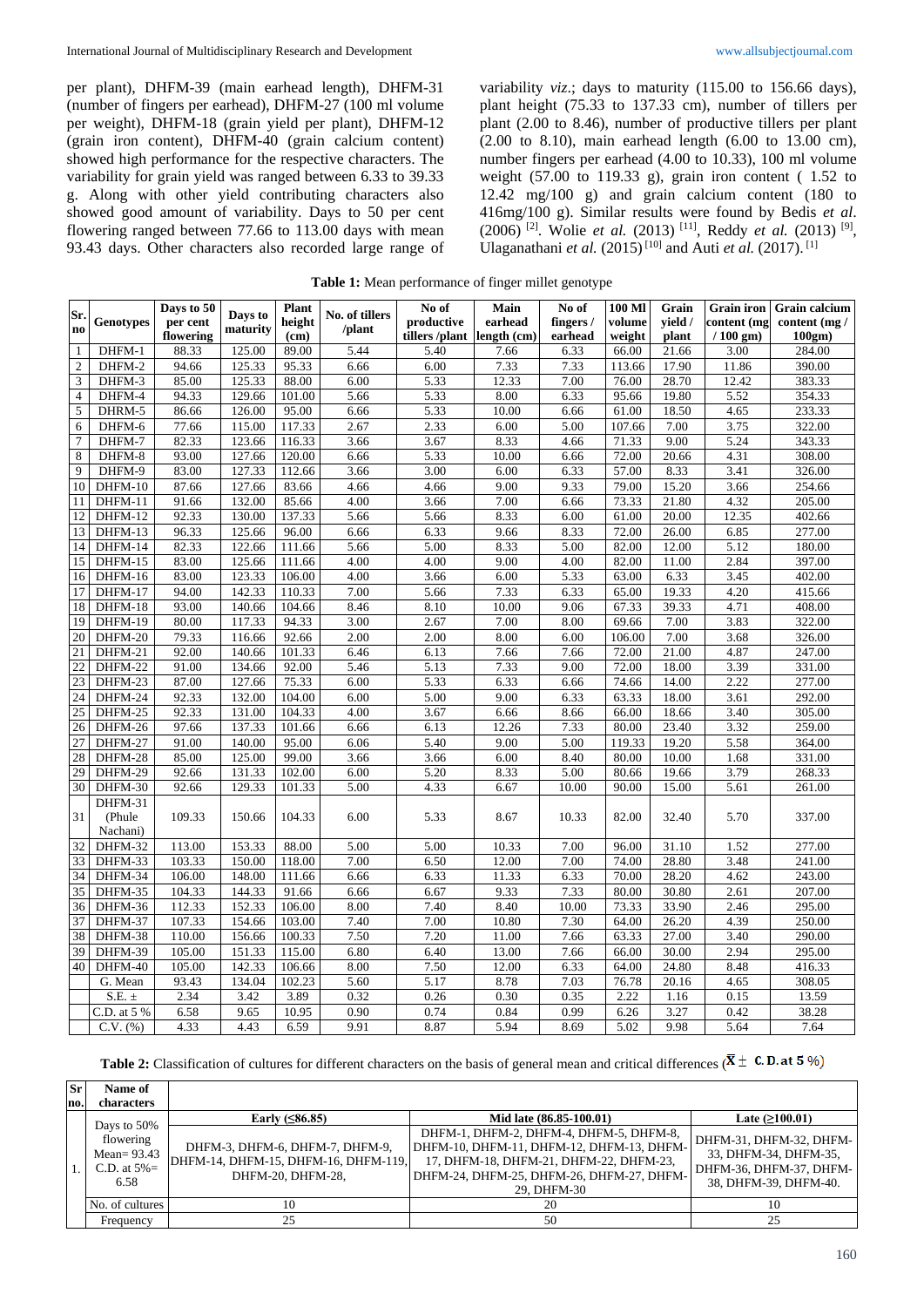|                  | percentage                                                                         |                                                                                                                                                                                                              |                                                                                                                                                                                                                                                                             |                                                                                                                                                     |
|------------------|------------------------------------------------------------------------------------|--------------------------------------------------------------------------------------------------------------------------------------------------------------------------------------------------------------|-----------------------------------------------------------------------------------------------------------------------------------------------------------------------------------------------------------------------------------------------------------------------------|-----------------------------------------------------------------------------------------------------------------------------------------------------|
|                  |                                                                                    | Early ( $\leq$ 124.39)                                                                                                                                                                                       | Mid late (124.39-143.69)                                                                                                                                                                                                                                                    | Late $(≥143.69)$                                                                                                                                    |
| $\overline{2}$ . | Days to<br>maturity<br>Mean=134.04<br>C.D.at $5\%$ =<br>9.65                       | DHFM-6, DHFM-7, DHFM-14, DHFM-16,<br>DHFM-19, DHFM-20,                                                                                                                                                       | DHFM-1, DHFM-2, DHFM-3, DHFM-4, DHFM-5,<br>DHFM-8, DHFM-9, DHFM-10, DHFM-11, DHFM-12,<br>DHFM-13, DHFM-15, DHFM-17, DHFM-18, DHFM-<br>21, DHFM-22, DHFM-23, DHFM-24,<br>DHFM-25, DHFM-26, DHFM-27, DHFM-28, DHFM-<br>29, DHFM-30, DHFM-40                                   | DHFM-31, DHFM-32, DHFM-<br>33, DHFM-34, DHFM-35,<br>DHFM-36, DHFM-37, DHFM-<br>38, DHFM-39.                                                         |
|                  | No. of cultures                                                                    | 6                                                                                                                                                                                                            | 25                                                                                                                                                                                                                                                                          | 9                                                                                                                                                   |
|                  | Frequency                                                                          | 15                                                                                                                                                                                                           | 62.5                                                                                                                                                                                                                                                                        | 22.5                                                                                                                                                |
|                  | percentage                                                                         | Dwarf $(59.28)$                                                                                                                                                                                              | Mid tall (91.28-113.18)                                                                                                                                                                                                                                                     | Tall $(≥113.18)$                                                                                                                                    |
| 3.               | Plant height<br>(cm)<br>Mean= $102.23$<br>C.D.at<br>$5\% = 10.95$                  | DHFM-1, DHFM-3, DHFM-10, DHFM-11,<br>DHFM-23, DHFM-32,                                                                                                                                                       | DHFM-2, DHFM-4, DHFM-5, DHFM-9, DHFM-13,<br>DHFM-14, DHFM-15, DHFM-16, DHFM-17, DHFM-<br>18, DHFM-19, DHFM-20, DHFM-21, DHFM-22,<br>DHFM-24, DHFM-25, DHFM-26, DHFM-27, DHFM-<br>28, DHFM-29, DHFM-30, DHFM-31, DHFM-34,<br>DHFM-35, DHFM-36, DHFM-37, DHFM-38, DHFM-<br>40 | DHFM-6, DHFM-7, DHFM-8,<br>DHFM-12, DHFM-33, DHFM-<br>39,                                                                                           |
|                  | No. of cultures                                                                    | 6                                                                                                                                                                                                            | 28                                                                                                                                                                                                                                                                          | 6                                                                                                                                                   |
|                  | Frequency<br>percentage                                                            | 15                                                                                                                                                                                                           | 70                                                                                                                                                                                                                                                                          | 15                                                                                                                                                  |
|                  |                                                                                    | Low $(≤4.70)$                                                                                                                                                                                                | Medium (4.70-6.5)                                                                                                                                                                                                                                                           | High $(\geq 6.5)$                                                                                                                                   |
| 4.               | No. of tillers /<br>plant<br>Mean= $5.60$<br>C.D. at<br>$5\% = 0.90$               | DHFM-6, DHFM-7, DHFM-9, DHFM-10,<br>DHFM-11, DHFM-15, DHFM-16, DHFM-19,<br>DHFM-20, DHFM-25, DHFM-28,                                                                                                        | DHFM-1, DHFM-3, DHFM-4, DHFM-12, DHFM-14,<br>DHFM-21, DHFM-22, DHFM-23, DHFM-24, DHFM-<br>27, DHFM-29, DHFM-30, DHFM-31, DHFM-32,                                                                                                                                           | DHFM-2, DHFM-5, DHFM-8,<br>DHFM-13, DHFM-17, DHFM-<br>18, DHFM-26, DHFM-33,<br>DHFM-34, DHFM-35, DHFM-<br>36, DHFM-37, DHFM-38,<br>DHFM-39, DHFM-40 |
|                  | No. of cultures                                                                    | 11                                                                                                                                                                                                           | 14                                                                                                                                                                                                                                                                          | 15                                                                                                                                                  |
|                  | Frequency<br>percentage                                                            | 27.5                                                                                                                                                                                                         | 35                                                                                                                                                                                                                                                                          | 37.5                                                                                                                                                |
|                  |                                                                                    | Low $( \leq 4.43)$                                                                                                                                                                                           | Medium (4.43-5.91)                                                                                                                                                                                                                                                          | High $(\geq 5.91)$                                                                                                                                  |
| 5.               | No. of<br>productive<br>tillers / plant<br>$Mean = 5.17$<br>$C.D.$ at $5\% = 0.74$ | DHFM-6, DHFM-7, DHFM-9, DHFM-11,<br>DHFM-15, DHFM-16, DHFM-19, DHFM-20.<br>DHFM-25, DHFM-28, DHFM-30                                                                                                         | DHFM-1, DHFM-3, DHFM-4, DHFM-5, DHFM-8,<br>DHFM-10, DHFM-12, DHFM-14, DHFM-17, DHFM-<br>22, DHFM-23, DHFM-24, DHFM-27, DHFM-29,<br>DHFM-31, DHFM-32,                                                                                                                        | DHFM-2, DHFM-13, DHFM-<br>18, DHFM-21, DHFM-26,<br>DHFM-33, DHFM-34, DHFM-<br>35, DHFM-36, DHFM-37,<br>DHFM-38, DHFM-39, DHFM-<br>40                |
|                  | No. of cultures                                                                    | 11                                                                                                                                                                                                           | 16                                                                                                                                                                                                                                                                          | 13                                                                                                                                                  |
|                  | Frequency<br>percentage                                                            | 27.5                                                                                                                                                                                                         | 40                                                                                                                                                                                                                                                                          | 32.5                                                                                                                                                |
|                  | Main earhead                                                                       | Low $(\leq 7.94)$                                                                                                                                                                                            | Medium (7.94-9.62)                                                                                                                                                                                                                                                          | High $(≥9.62)$                                                                                                                                      |
| 6.               | length (cm)<br>$Mean = 8.78$<br>C.D. at<br>$5\% = 0.84$                            | DHFM-1, DHFM-2, DHFM-6, DHFM-9,<br>DHFM-11, DHFM-16, DHFM-17, DHFM-23,<br>DHFM-25, DHFM-30,                                                                                                                  | DHFM-4, DHFM-7, DHFM-10, DHFM-12, DHFM-14,<br>DHFM-15, DHFM-19, DHFM-20, DHFM-21, DFM-<br>22, DHFM-24, DHFM-27, DHFM-28, DHFM-29,                                                                                                                                           | DHFM-3, DHFM-5, DHFM-8,<br>DHFM-13, DHFM-18, DHFM-<br>26, DHFM-32, DHFM-33,<br>DHFM-34, DHFM-37, DHFM-<br>38, DHFM-39, DHFM-40.                     |
|                  | No. of cultures                                                                    | 10                                                                                                                                                                                                           | 14                                                                                                                                                                                                                                                                          | 13                                                                                                                                                  |
|                  | Frequency<br>percentage                                                            | 25                                                                                                                                                                                                           | 35                                                                                                                                                                                                                                                                          | 32.5                                                                                                                                                |
|                  |                                                                                    | Low $(\leq 7.03)$                                                                                                                                                                                            | Medium (7.03-8.02)                                                                                                                                                                                                                                                          | High $(\geq 8.02)$                                                                                                                                  |
| 7.               | No. of fingers /<br>earhead<br>$Mean=7.03$<br>C.D. at 5%<br>$=0.99$                | DHFM-1, DHFM-3, DHFM-4, DHFM-5,<br>DHFM-6, DHFM-7, DHFM-8, DHFM-9,<br>DHFM-11, DHFM-12, DHFM-14, DHFM-15.<br>DHFM-16, DHFM-17, DHFM-20, DHFM-23,<br>DHFM-24, DHFM-27, DHFM-29, DHFM-32,<br>DHFM-33, DHFM-34, | DHFM-2, DHFM-19, DHFM-21, DHFM-26, DHFM-<br>35, DHFM-37, DHFM-38, DHFM-39, DHFM-40                                                                                                                                                                                          | DHFM-10, DHFM-13, DHFM-<br>18, DHFM-22, DHFM-25,<br>DHFM-28, DHFM-30, DHFM-<br>31, DHFM-36,                                                         |
|                  | No. of cultures                                                                    | 22                                                                                                                                                                                                           | 9                                                                                                                                                                                                                                                                           | 9                                                                                                                                                   |
|                  | Frequency<br>percentage                                                            | 55                                                                                                                                                                                                           | 22.5                                                                                                                                                                                                                                                                        | 22.5                                                                                                                                                |
|                  | 100 ml volume                                                                      | Low $( \le 70.52)$                                                                                                                                                                                           | Medium (70.52-83.04)                                                                                                                                                                                                                                                        | High $(≥83.04)$                                                                                                                                     |
| 8.               | weight (gm)<br>Mean=76.78<br>C.D.at 5%=6.26                                        | DHFM-1, DHFM-5, DHFM-9, DHFM-12,<br>DHFM-16, DHFM-17, DHFM-18, DHFM-19.<br>DHFM-24, DHFM-25, DHFM-34, DHFM-37,<br>DHFM-38, DHFM-39, DHFM-40.                                                                 | DHFM-3, DHFM-7, DHFM-8, DHFM-10, DHFM-11,<br>DHFM-13, DHFM-14, DHFM-15, DHFM-21, DHFM-<br>22, DHFM-23, DHFM-26, DFM-28, DHFM-29,<br>DHFM-31, DHFM-33, DHFM-35, DHFM-36,                                                                                                     | DHFM-2, DHFM-4, DHFM-6,<br>DHFM-20, DHFM-27, DHFM-<br>30, DHFM-32,                                                                                  |
|                  | No. of cultures                                                                    | 15                                                                                                                                                                                                           | 18                                                                                                                                                                                                                                                                          | 7                                                                                                                                                   |
|                  | Frequency<br>percentage                                                            | 37.5                                                                                                                                                                                                         | 45                                                                                                                                                                                                                                                                          | 17.5                                                                                                                                                |
|                  | Grain yield /<br>plant                                                             | Low $(≤16.89)$<br>DHFM-6, DHFM-7, DHFM-9, DHFM-10,                                                                                                                                                           | Medium (16.89-23.43)<br>DHFM-1, DHFM-2, DHFM-4, DHFM-5, DHFM-8,<br>DHFM-11, DHFM-12, DHFM-17, DHFM-21, DHFM-                                                                                                                                                                | High $(\geq 23.43)$<br>DHFM-3, DHFM-13, DHFM-<br>18, DHFM-31, DHFM-32,                                                                              |
| 9.               | $Mean = 20.16$<br>C.D. at 5%<br>$=3.27$                                            | DHFM-14, DHFM-15, DHFM-16, DHFM-19,<br>DHFM-20, DHFM-23, DHFM-28, DHFM-30                                                                                                                                    | 22, DHFM-24, DHFM-25, DHFM-26, DHFM-27,<br>DHFM-29                                                                                                                                                                                                                          | DHFM-33, DHFM-34, DHFM-<br>35, DHFM-36, DHFM-37,<br>DHFM-38, DHFM-39, DHFM-<br>40.                                                                  |
|                  | No. of cultures                                                                    | 12                                                                                                                                                                                                           | 15                                                                                                                                                                                                                                                                          | 13                                                                                                                                                  |
|                  | Frequency                                                                          | 30                                                                                                                                                                                                           | 37.5                                                                                                                                                                                                                                                                        | 32.5                                                                                                                                                |